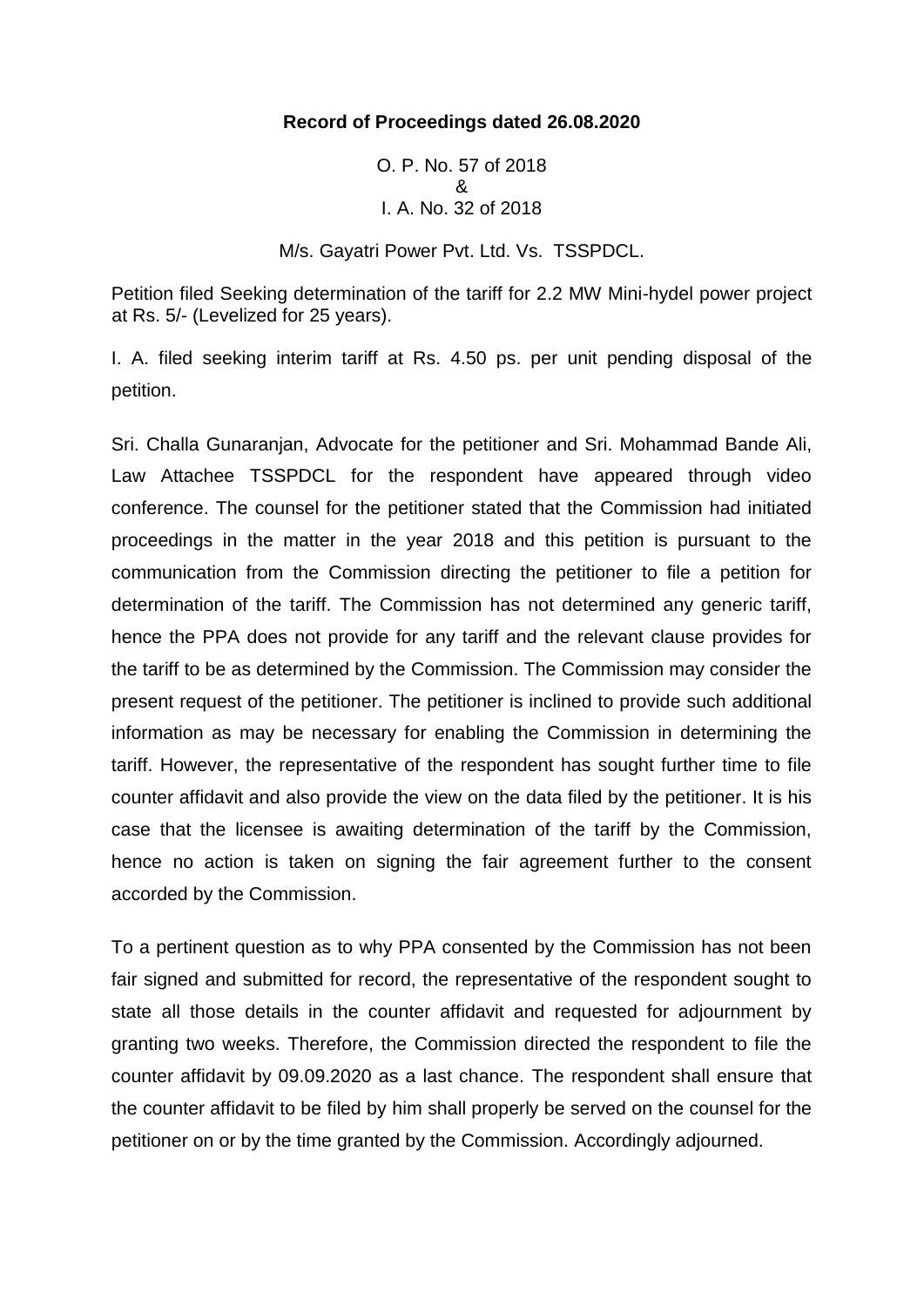Call on 18.09.2020 at 11.00 A.M.

 Sd/- Sd/- Sd/- Member (F) Member (T) Chairman O. P. No. 19 of 2020 & I. A. No. 13 of 2020

## M/s. Ener Sol Infra Pvt. Ltd. Vs TSSPDCL & TSTRANSCO

Petition filed seeking directions to the licensee for grant of approval of tripartite agreement for 2 MW solar power project for third party sale of energy synchronized to licensee's grid.

I. A. filed seeking directions to the respondents to enter into the tri-partite agreement dated 18.07.2018 for approval placed before them pending disposal of the petition.

Sri. P. Srinivasa Rao, Advocate for the petitioner and Sri. G. Karunakar, SE (Commercial) TSTRANSCO and Sri. Mohd. Bande Ali, Law Attachee TSSPDCL for the respondents have appeared through video conference. The counsel for the petitioner stated that the petitioner established solar project and intended to undertake third party sale. Accordingly, based on the regulation in vogue it has entered into tripartite agreement for sale of energy generated from the project to third party and submitted the same for their concurrence and signature in July, 2018. Till date, the respondents have not approved the said agreement. Synchronization of the plant had been allowed in July, 2018 itself, yet in the absence of approved agreement, the petitioner is unable to supply energy to third parties, which is fed into the grid. The respondents by holding back the approval are getting unjustly enriched by sale of energy so drawn from the petitioner project by selling the same to their consumers.

While so, the lenders are insisting the petitioner for the repayment of the loan drawn for establishment of the power project and went to the extent of issuing notice for initiating proceedings under SARFAESI ACT 2002. If the proceedings are initiated, the petitioner would be facing irreparable loss and injury including the meanse of livelihood. Therefore, the petitioner has sought an interim injunction directing the respondents to sign the tripartite agreement pending disposal of the original petition. The representative of the respondents sought time for filing counter affidavit stating that the papers have been received only on the other day.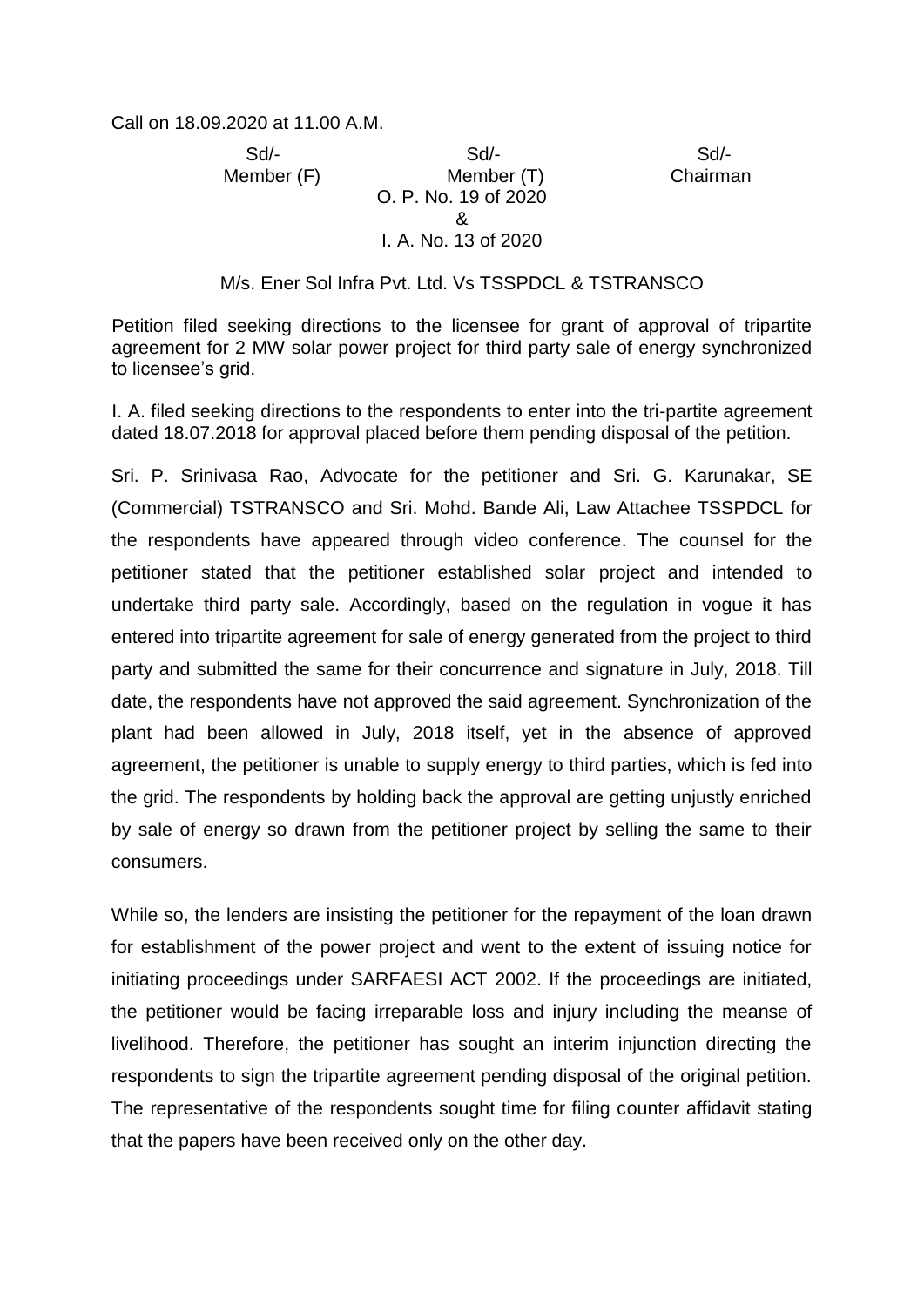On being questioned by the Commission as to why no action is taken on the representation made by the petitioner in the year 2018 itself, the representative sought to address the issue after filing the counter affidavit. The representative of the respondents sought three weeks time for filing counter affidavit. The Commission is not inclined to grant such length of time as the representation of the petitioner is pending since 2018 and the petitioner is under the threat of SARFAESI ACT. Accordingly, time is granted upto 07.09.2020 for filing counter affidavit and the matter is adjourned. The respondents shall ensure that the counter affidavit to be filed by them shall properly be served on the counsel for the petitioner on or by the time granted by the Commission.

Call on 09.09.2020 at 11.00 A. M

| Sd/-     | Sd                   | $Sd$ -     |  |
|----------|----------------------|------------|--|
| Chairman | Member (T)           | Member (F) |  |
|          | O. P. No. 20 of 2020 |            |  |

## M/s. Navabharat Ventures Limited Vs TSTRANSCO & TSNPDCL

Petition filed Seeking exemption of the petitioner from RPPO in view of the consumption of power generated from its co-generation units through waste heat received from flue gases.

Sri. Challa Gunaranjan, Advocate for the petitioner and Sri. Ganapathi, Director (IPC & RAC) TSNPDCL and Sri Chandrashekhar, SE (EBC) TSSLDC for the respondents have appeared through video conference. The counsel for the petitioner stated that the petitioner is seeking to treat the waste heat generated by it under the manufacturing process be considered as renewable source of energy. Such type of energy is considered as renewable source as has been held by the Hon'ble ATE. The representative of the respondents sought time for filing counter affidavit and requested time upto three weeks. The request of the respondents is acceded to and the counter affidavit is required to be filed on or before 09.09.2020.The respondents shall ensure that the counter affidavit to be filed by them shall properly be served on the counsel for the petitioner on or by the time granted by the Commission. Accordingly adjourned.

Call on 18.09.2020 at 11.00 A. M.

| Sd/-       | Sd         | Sd/-     |
|------------|------------|----------|
| Member (F) | Member (T) | Chairman |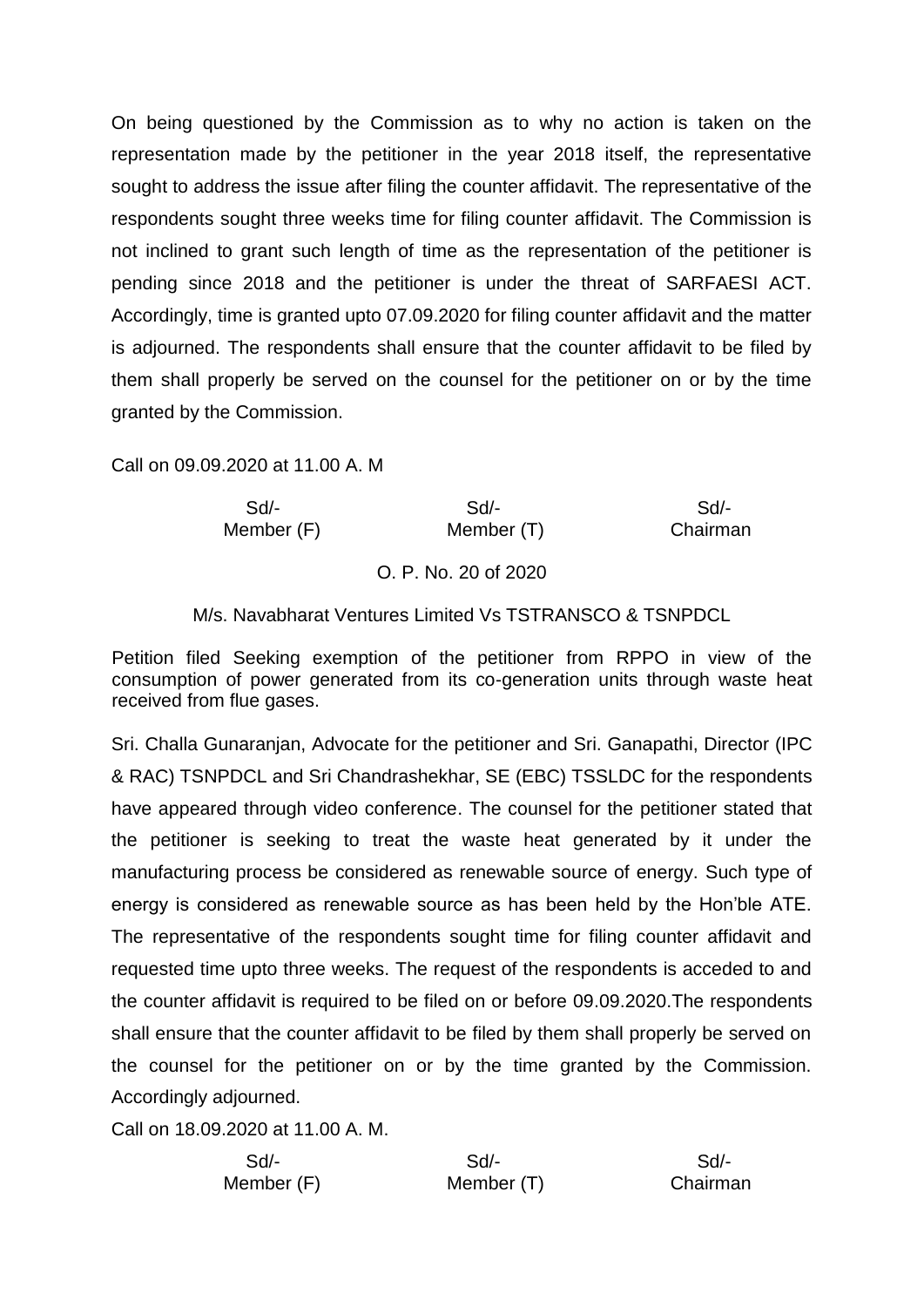O. P. (SR) No. 24 of 2020 & I. A. (SR) No. 30 of 2020

M/s. L & T Metro Rail (Hyderabad) Ltd. Vs. TSSPDCL

Petition filed Seeking directions for deration of the CMD for the power supply availed in respect of its operations.

I. A. filed seeking directions to the respondents to enter into the tri-partite agreement dated 18.07.2018 for approval placed before them pending disposal of the petition.

Sri. Avinash Desai, Advocate for the petitioner and Sri. Anil Kumar, SE (Commercial) and Sri. K. Sathish Kumar, DE (RAC) TSSPDCL for the respondent have appeared through video conference. The counsel for the petitioner made elaborate submissions on the issue of maintainability of the petition, stating that nonimplementation of the order of the Commission constitutes a violation of the Commission's order. He also stated that the present petition is maintainable without reference to the violation of the order as there is an issue of interpretation of the order of the Commission with regard to its implementation. Though it is a consumer company, yet it is required to be decided by the Commission only and not the CGRF concerned as provided in the Electricity Act, 2003 (Act, 2003). It is also relied on clauses 5, 6, 7 and 8 of section 42 of the Act, 2003 as also the judgments rendered by the Hon'ble ATE in the matter of (1) Paschim Gujarat Vij Co Ltd vs Gokul Agro Resources Ltd and ors- Paras 18, 22 and (2) Power Transmission Corporation vs Utharakhand Electricity Regulatory Commission- Paras 30,35,38,39.

On the other hand, the representative of the respondent has sought time for filing the counter affidavit stating that the papers have been received only the other day as also the hearing for the day has been scheduled in respect of maintainability of the petition only.

Considering the rival submissions and the vociferous submission to restrain the respondent from taking any coercive steps, while agreeing to consider passing of interim order, granted time till 07.09.2020 for filing the counter affidavit and adjourned the matter for hearing. The respondent shall ensure that the counter affidavit to be filed by him shall properly be served on the counsel for the petitioner on or by the time granted by the Commission.